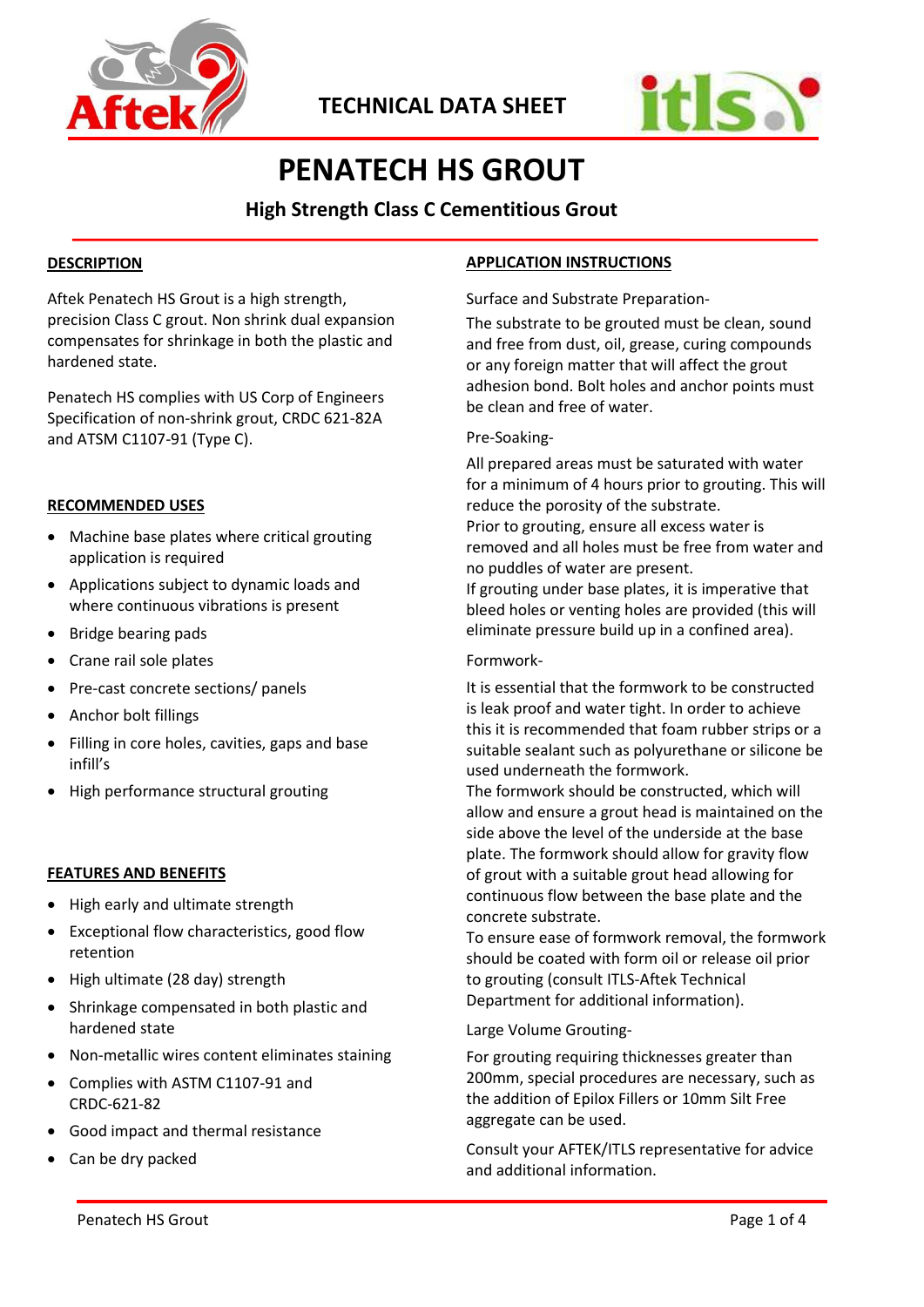



## Temperature-

Low Temperature Application:

At low temperatures below 10˚C, the grout setting time is extended and some bleeding may occur. The early strength gain will be dramatically reduced. However, ultimate strength will be maintained. It is recommended that the Penatech HS Grout and the water be conditioned to 20-25˚C overnight or several hours before application. This will assist in strength development.

## High Temperature Application:

At high temperatures greater than 30˚C, the grout setting time is reduced and grouting application becomes problematic due to very early setting times and reduced placement times.

It is recommended that Penatech HS Grout be kept in a cool environment and the use of cold water be used for mixing. It is recommended that in instances where the temperature is greater than 30˚C, the grouting be conducted early in the day or late in the evening and sheltered from sunlight and direct heat.

Mixing-

Penatech HS Grout is ready to use, simply requiring the addition of water.

Penatech HS Grout must be mixed with a mechanical mixer with a high shear mixer or a suitable drum mixer that creates a forced action mixing.

For smaller quantity mixing, an electric drill with a spiral mixing paddle is suitable. The speed drill should be approx. 500-600 rpm.

DO NOT MIX BY HAND.

|                             | Add $2.2 - 2.6$ litres |  |
|-----------------------------|------------------------|--|
| Dry Pack/ Stiff Grout:      | per 20kg bag           |  |
| <b>Plastic/ Trowellable</b> | Add $2.8 - 3.2$ litres |  |
| Grout:                      | per 20kg bag           |  |
| <b>Flowable/ Pourable</b>   | Add $3.5 - 4.0$ litres |  |
| Grout:                      | per 20kg bag           |  |

Always add the grout powder to the pre-measured water. DO NOT ADD ADDITIONAL WATER AS GROUT WIL SEGGREGATE AND BLEED AFFECTING PERFORMANCE.

The selected water level should be accurately measured and added to a suitable mixing container.

Add the powder (grout) to the water and mix for 3-5 minutes until a homogeneous consistent mix is obtained.

DO NOT ADD ADDITIONAL WATER OTHER THAN SPECIFIED ABOVE. DISCARD ANY GROUT THAT HAS STIFFENED OR IS UNWORKABLE.

# **FLOW PROPERTIES-**

Mixed 4 litres of water per 20kg bag at 20˚C

| <b>FLOW PROPERTIES</b> |                      |                                                     |                                                     |
|------------------------|----------------------|-----------------------------------------------------|-----------------------------------------------------|
| Grout<br>Consistency   | Gap<br>Depth<br>(mm) | 100mm head<br>of grout<br>Flow distance<br>(metres) | 250mm head<br>of grout<br>Flow distance<br>(metres) |
|                        | 10                   | 0.950                                               | 2.80                                                |
|                        | 20                   | 2.00                                                | 3.30                                                |
| Fluid/                 | 30                   | 3.10                                                | 3.50                                                |
| Flowable               | 40                   | 3.40                                                | > 3.50                                              |
|                        | 50                   | > 3.80                                              | > 3.80                                              |
|                        | 100                  | > 4.00                                              | > 4.00                                              |

Grout head refers to headbox required for a continuous pour as to avoid air pockets under the base plate as well improve flow.

Care must be taken during grouting to ensure the headbox and grout head is maintained at all times.

The grout head nominated (100mm or 250mm) will ensure that a continuous and consistent flow is achieved.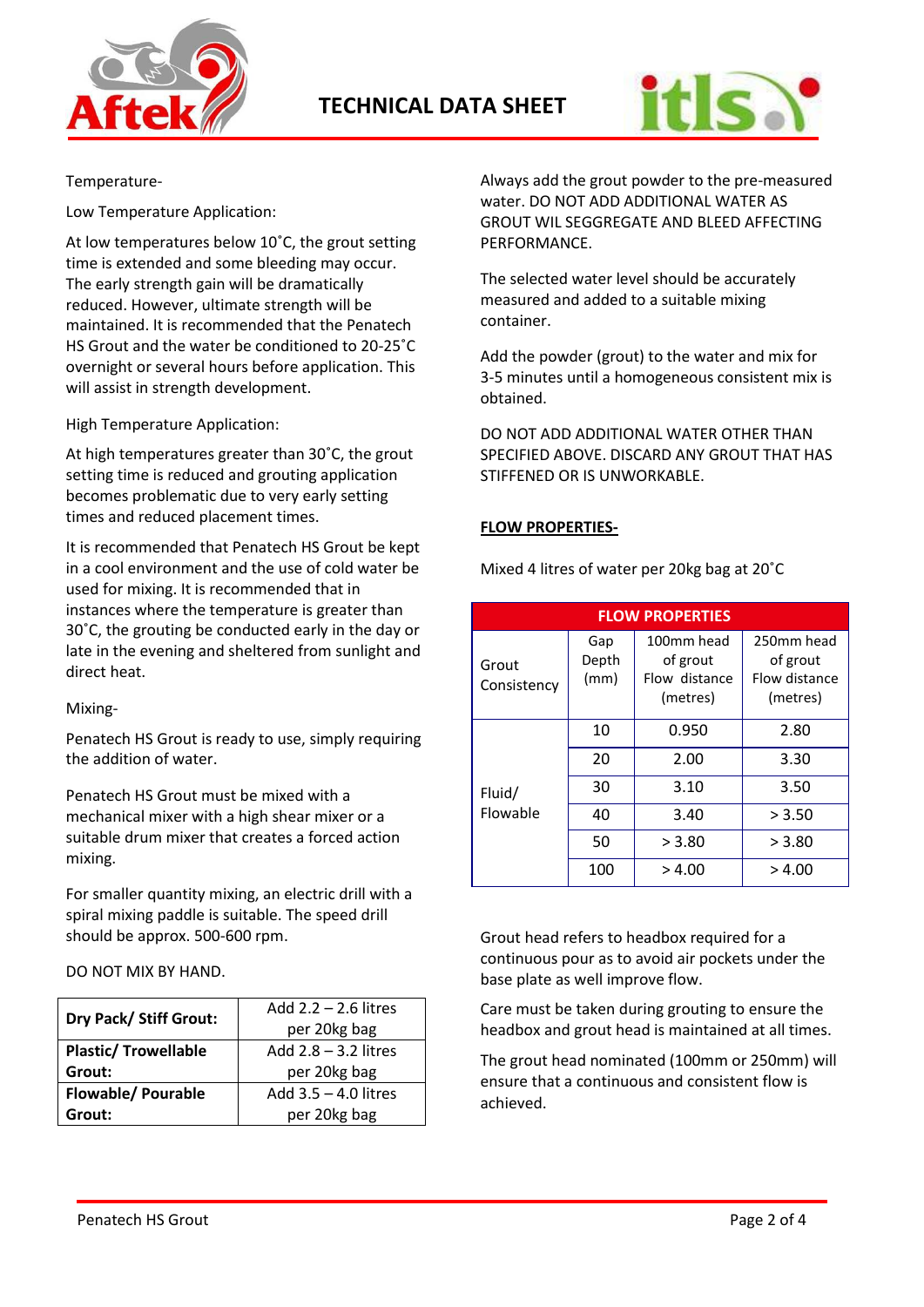



# Placement-

Penatech HS Grout can be placed in two different ways:

1. Gravity flow using header box-

Mix the grout to a flowable consistency and pour grout from one side to avoid air entrapment. Ensure a grout head box is used and the grout head is maintained at all times. This will ensure continuous flow of grout without the possibility of air entrapment.

2. Large volume pumping-

Mix the grout using a forced action mixer. A positive displacement pump is the recommended pump for large placement application. For large grout pours ensure the grout is pumped from the bottom upwards as this will minimize any air entrapment and ensure complete void filling. For base plates pump from one side ensuring an air bleeder hole is available in the formwork or base plate to ensure any build- up of pressure is released from the bleeder hole.



 *DRAWING 1.1*

# Curing-

On completion of grout application, all exposed grout should be cured in accordance to 'good practices' in concrete curing. The exposed grout should be covered with plastic sheeting, wet hessian or wet liquid curing compounds such as the Curecon range at Aftek Curing Compounds. Consult your Aftek representative for advice on the most suitable product.

Curing plays a vital role in ultimate grout performance and strength development.

| <b>TYPICAL PROPERTIES</b>    |                                        |  |  |
|------------------------------|----------------------------------------|--|--|
| Appearance                   | Light grey powder<br>(grey when mixed) |  |  |
| <b>Application Temp</b>      | Minimum 5º C<br>Maximum 30º C          |  |  |
| Expansion<br>characteristics | Expansion 1-2% in<br>plastic state     |  |  |
| Time for Expansion           | Start 5 min<br>Finish 25 min           |  |  |
| Bleed                        | በ%                                     |  |  |

| <b>SETTING TIMES</b>                         |                            |                         |  |
|----------------------------------------------|----------------------------|-------------------------|--|
| <b>Water Requirement</b><br>(litres per bag) | Trowellable<br>$2.8 - 3.2$ | Flowable<br>$3.2 - 3.5$ |  |
| Initial Set (hours)                          | 2.0                        | 2.5                     |  |
| Final Set (hours)                            | 3.5                        | 4.0                     |  |
|                                              |                            |                         |  |

Tested at 20ºC 50% RH Tested to AS 1012.18 for setting times

| <b>COMPRESSIVE STRENGTH</b> |                     |          |                     |          |
|-----------------------------|---------------------|----------|---------------------|----------|
|                             | Compressive         |          | Flexural            |          |
| Age                         | <b>Strength MPa</b> |          | <b>Strength MPa</b> |          |
|                             | Trowellable         | Flowable | Trowellable         | Flowable |
| 1 day                       | >35                 | $>25$    | >4.0                | >3.9     |
| 3 days                      | >65                 | >48      | >5.5                | >6.5     |
| 7 days                      | >75                 | >50      | >8.82               | >7.0     |
| 28 days                     | >85                 | >65      | >9.8                | >9.5     |

Tested AS 1012.9 and AS2350-11 at 20˚C for compressive strength. Tested to ASTM C348-86 at 20˚C for flexural strength

| <b>BOND STRENGTH</b>                          |                    |                 |  |
|-----------------------------------------------|--------------------|-----------------|--|
| Age (Days)                                    | Trowellable<br>MPa | Flowable<br>MPa |  |
| 28                                            | >9.5               | >10             |  |
| Tested to ASTM C882-1987, Slant shear method. |                    |                 |  |